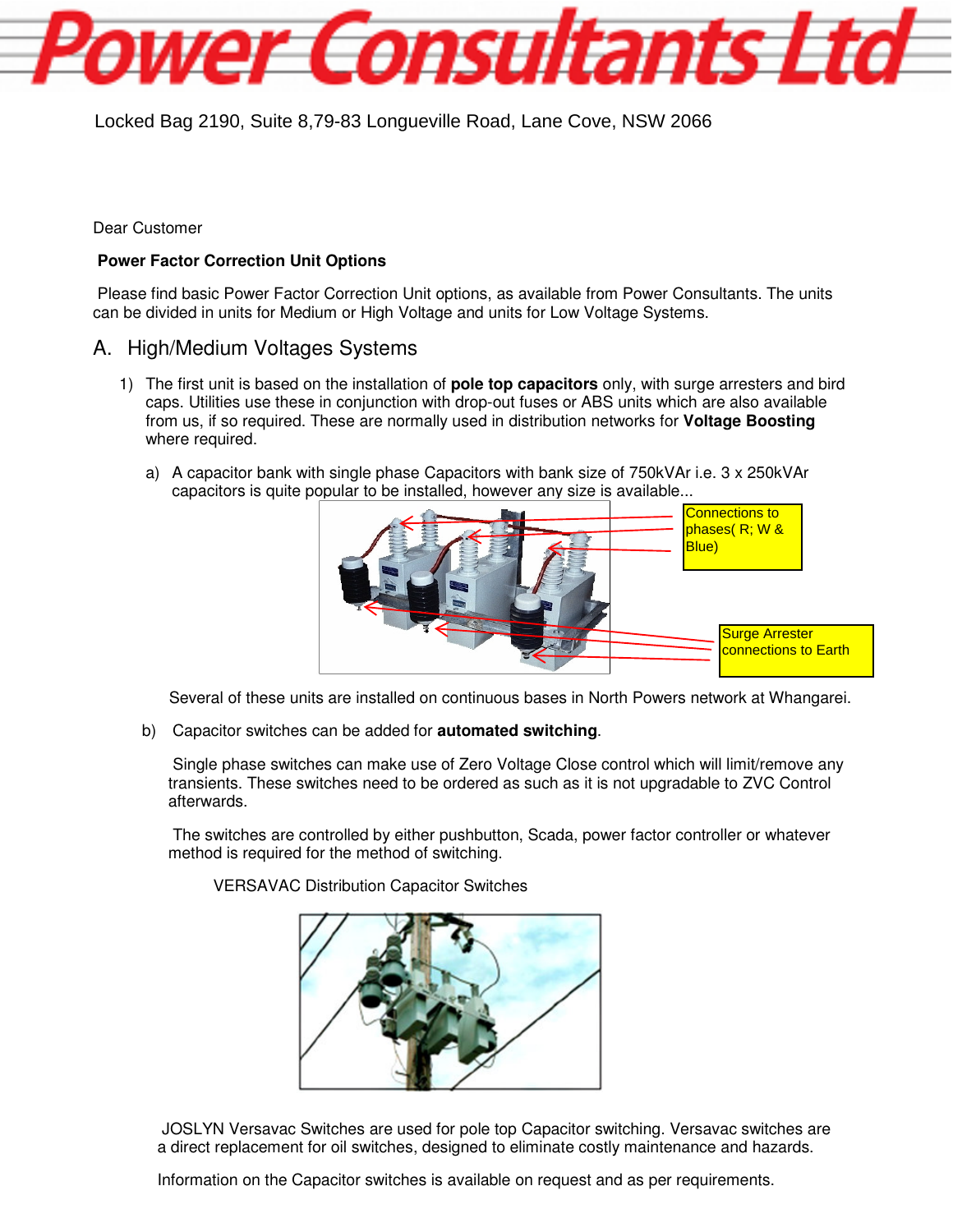2) A Second option is a fully controlled Power Factor Correction Unit, selected to voltage control mode only, with current limiting reactors and is mainly used for voltage control in networks where required. .

The unit consist of 4 steps which are built into a metal Enclosure.

Each step consists of:

- 3 x Capacitors or combination per step
- 3 x Reactors (reactors for current limiting only),

Reactors to be used as filters to cater for harmonics or ripple control

3 x Capacitor Switches with/without Zero Voltage Crossing

(Zero Voltage close control can be included as mentioned under point no 1.)



The enclosure includes all busbars, insulators, interposing relays, controller etc

Several of these units have been installed at Network Tasman.

3) A third method is for a bank at 33 kV which was recently build for the Fiji Electricity Authority

The size of the bank was 2.4 MVAr and consisted of 2 steps of 1.2 MVAr each.

Each step consisted of:

A fused ABS unit, a Joslyn VBM Capacitor switch, current limiting reactors, capacitor fuses and 6 x 200kVAr capacitors( 400kVAR per phase) and complete set of steel structures to suit Fiji's Wind conditions etc.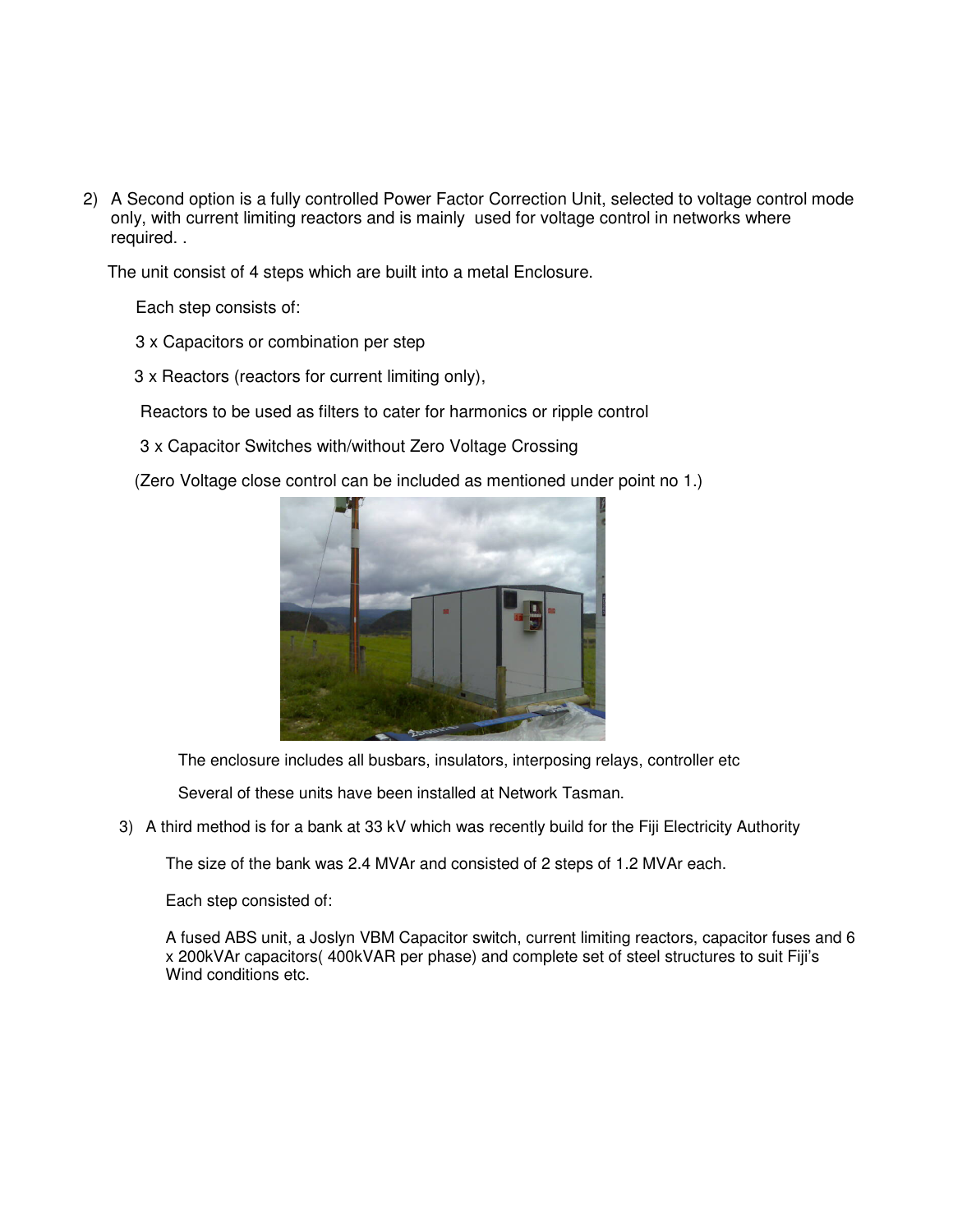4) More sophisticated units are available and depend on System requirements. These units are manufactured by American Super Conductor and are units such as Static and Dynamic Var Compensation on overhead lines, substations and wind farms etc.



B. Low Voltage Systems

.

1) Sophisticated Low Voltage Units Manufactured by **Elspec** is available for low voltage installations and is available according to requirements.